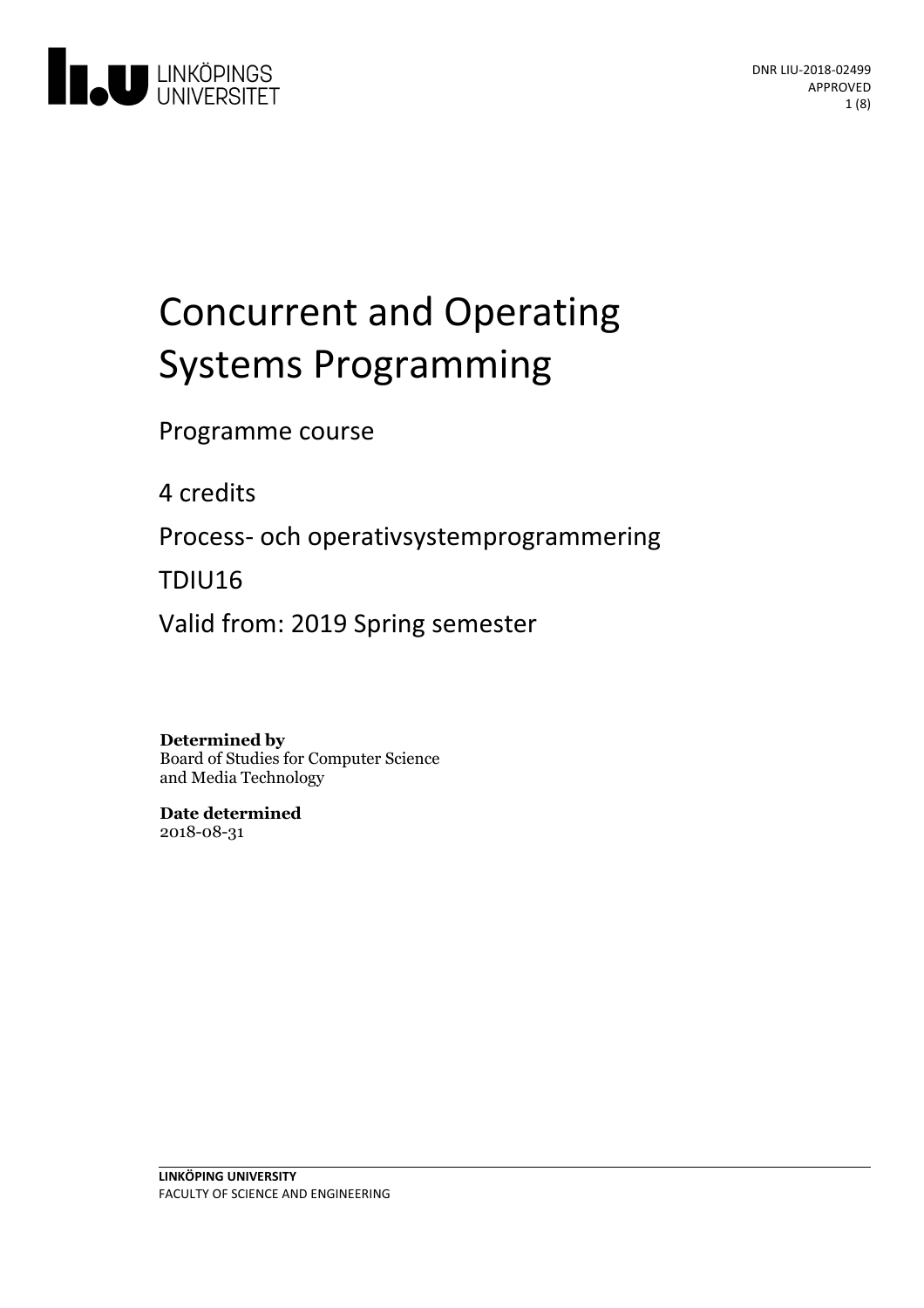## Main field of study

Computer Science and Engineering, Programming

### Course level

First cycle

### Advancement level

 $G<sub>2</sub>X$ 

### Course offered for

- Computer Engineering, B Sc in Engineering
- Engineering Electronics, B Sc in Engineering
- Programming, Bachelor's Programme

# Specific information

Overlapping course contents: TDDB63, TDDB68, TDDB72, TDDI12, TDDI81

### Entry requirements

Note: Admission requirements for non-programme students usually also include admission requirements for the programme and threshold requirements for progression within the programme, or corresponding.

# **Prerequisites**

The course presume very good proficiency in programming and basic data structures, as well as good knowledge about operating systems; processes, threads and system calls.

# Intended learning outcomes

After the course, the student will be able to:

- implement a basic set of system calls in the educational operating system Pintos
- explain concepts related to synchronization
- analyse program code to identify critical sections and busy wait, and use suitable mechanisms to make it thread safe in a correct and adequate way

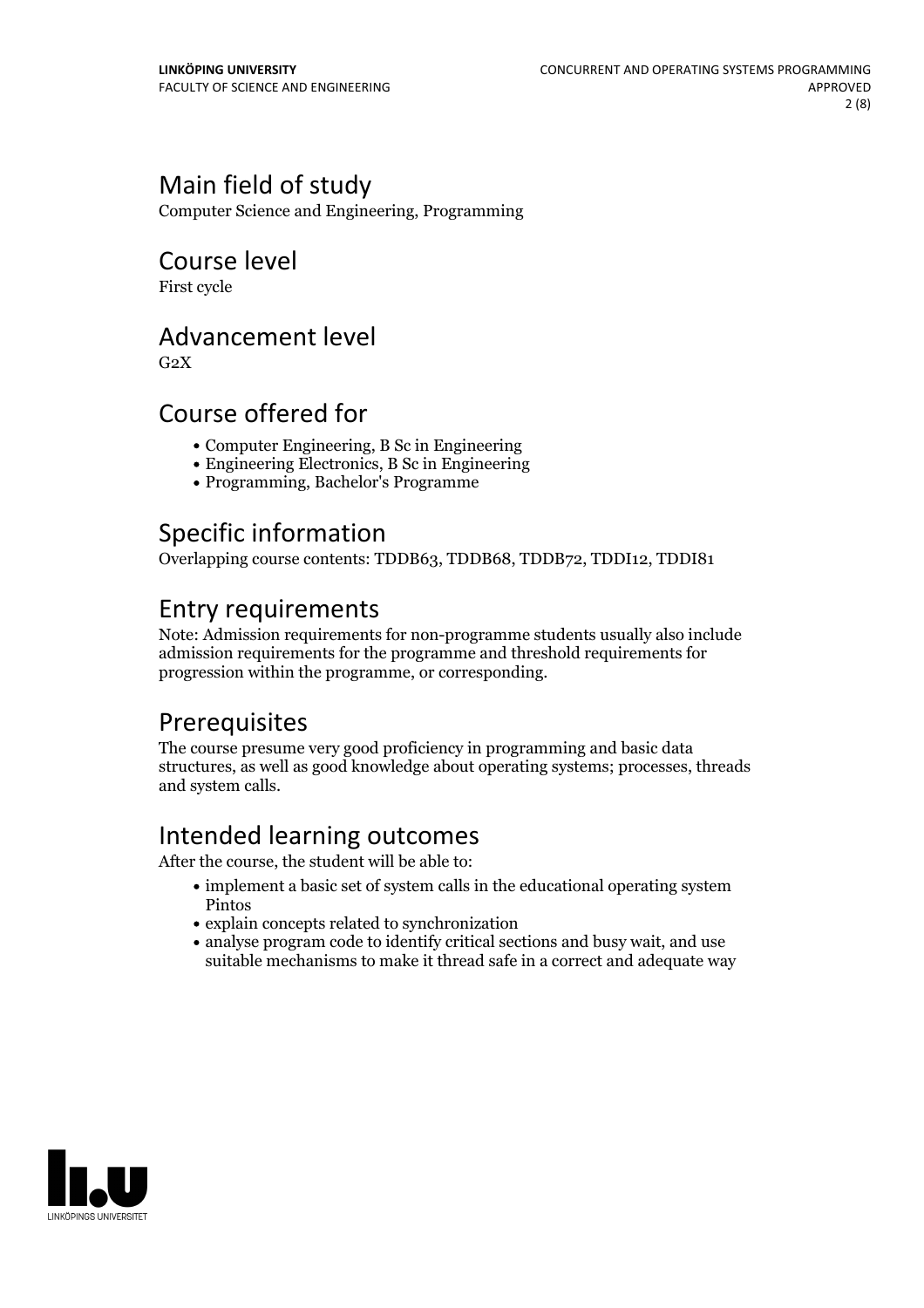### Course content

The course is very hands-on and involve many hours programming in a larger code base consisting of the educational operating system Pintos. The course includes:

- 
- 
- work in and expansion of a larger system.<br>
implementation of a basic set of system calls.<br>
concepts related to synchronization, such as thread, critical section, atomic
- operation.<br>• how to mechanisms like locks, semaphores and conditions works and are used in an adequate way.<br>• how to avoid busy wait.<br>• how deadlocks occur and methods to prevent them, for example bankers
- 
- algorithm.

# Teaching and working methods

Students will (in approximate order):

- be introduced to C programming and synchronization concepts during lectures
- implement a set of thread safe system calls in the educational operating system Pintos (implemented in C)

The course is given in Swedish to the extent possible. If Swedish speaking faculty, or suitable Swedish literature, is missing those parts will be in English.

### Examination

| LAB <sub>1</sub> | Computer exercises | 3 credits | U.G        |
|------------------|--------------------|-----------|------------|
| DAT <sub>1</sub> | Written exam       | 1 credits | U, 3, 4, 5 |

### Grades

Four-grade scale, LiU, U, 3, 4, 5

### Other information

*Supplementary courses:* Parallel programming, real time systems, embedded systems

### Department

Institutionen för datavetenskap

### Director of Studies or equivalent Ola Leifler

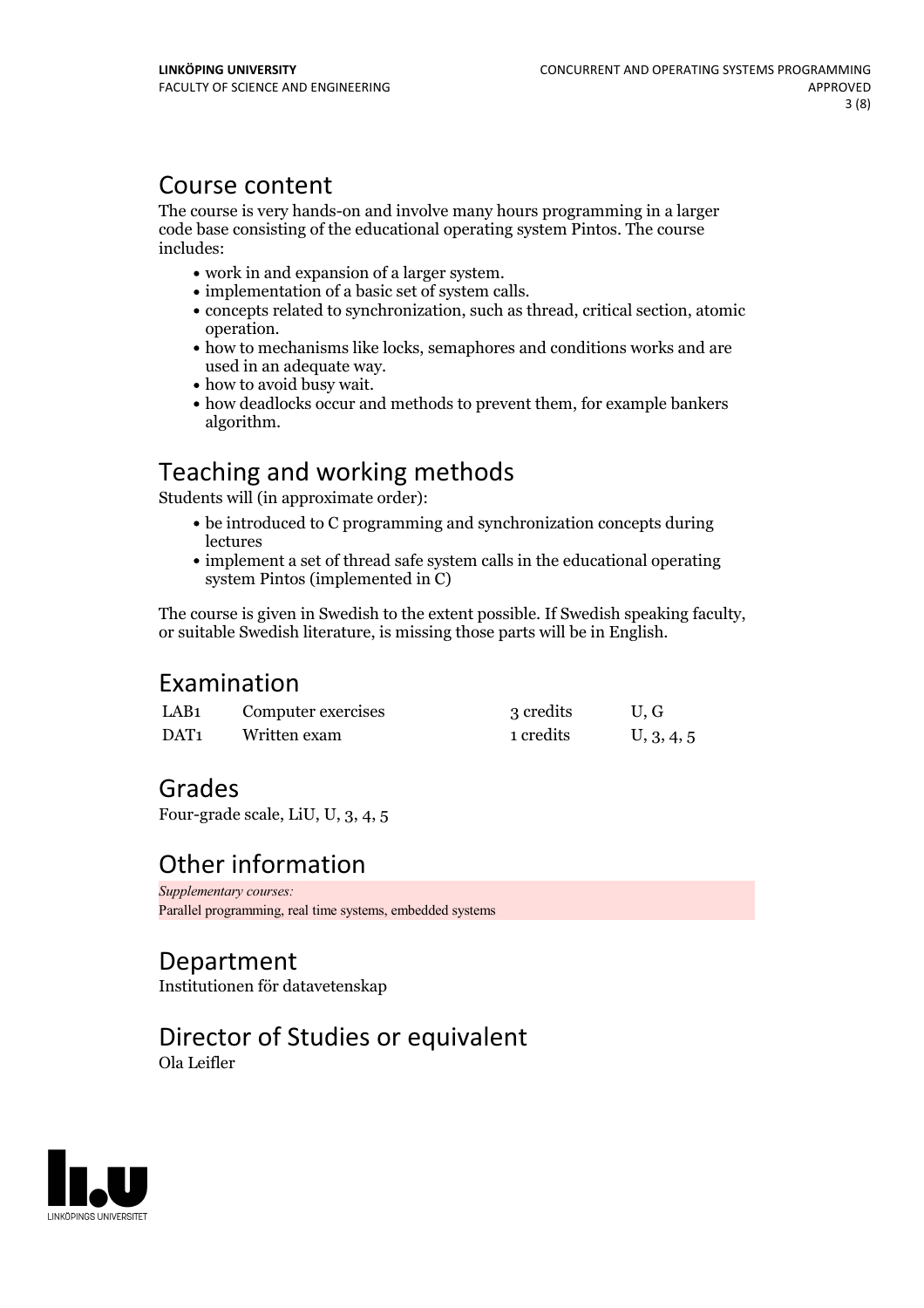# Examiner

Klas Arvidsson

### Course website and other links

<https://www.ida.liu.se/~TDIU16/>

## Education components

Preliminary scheduled hours: 60 h Recommended self-study hours: 47 h

### Course literature

Operating Systems Concepts av Silberschatz A, Galvin P, Gagne G, 9:e upplagan eller senare. Valda forskningsartiklar relevanta för ämnet.

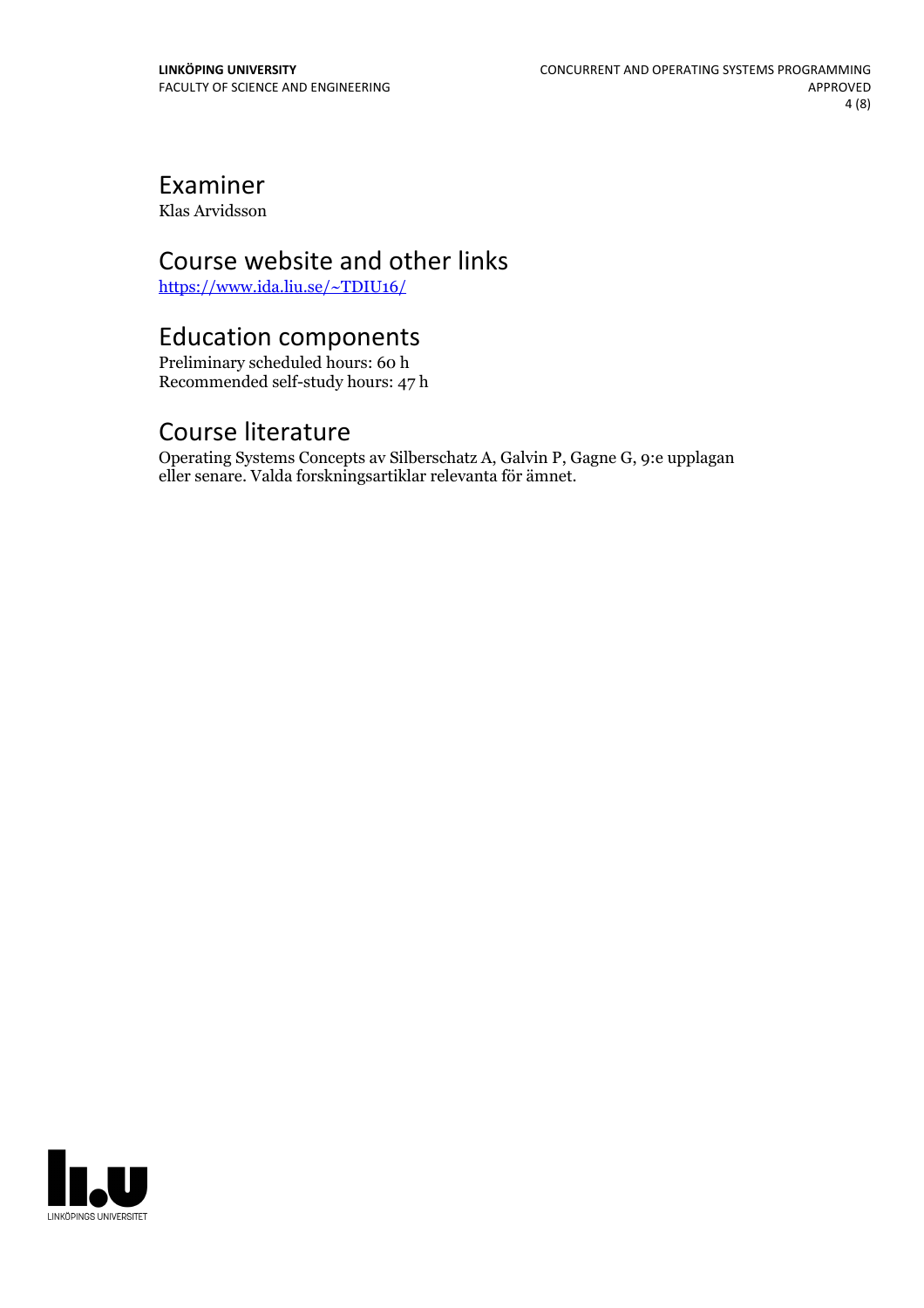# **Common rules**

#### **Course syllabus**

A syllabus has been established for each course. The syllabus specifies the aim and contents of the course, and the prior knowledge that a student must have in order to be able to benefit from the course.

#### **Timetabling**

Courses are timetabled after a decision has been made for this course concerning its assignment to a timetable module. A central timetable is not drawn up for courses with fewer than five participants. Most project courses do not have a central timetable.

#### **Interrupting a course**

The vice-chancellor's decision concerning regulations for registration, deregistration and reporting results (Dnr LiU-2015-01241) states that interruptions in study are to be recorded in Ladok. Thus, all students who do not participate in a course for which they have registered must record the interruption, such that the registration on the course can be removed. Deregistration from <sup>a</sup> course is carried outusing <sup>a</sup> web-based form: www.lith.liu.se/for-studenter/kurskomplettering?l=sv.

#### **Cancelled courses**

Courses with few participants (fewer than 10) may be cancelled or organised in a manner that differs from that stated in the course syllabus. The board of studies is to deliberate and decide whether a course is to be cancelled orchanged from the course syllabus.

#### **Regulations relatingto examinations and examiners**

Details are given in a decision in the university's rule book: http://styrdokument.liu.se/Regelsamling/VisaBeslut/622678.

#### **Forms of examination**

#### **Examination**

Written and oral examinations are held at least three times a year: once immediately after the end of the course, once in August, and once (usually) in one of the re-examination periods. Examinations held at other times are to follow a decision of the board of studies.

Principles for examination scheduling for courses that follow the study periods:

courses given in VT1 are examined for the first time in March, with re-

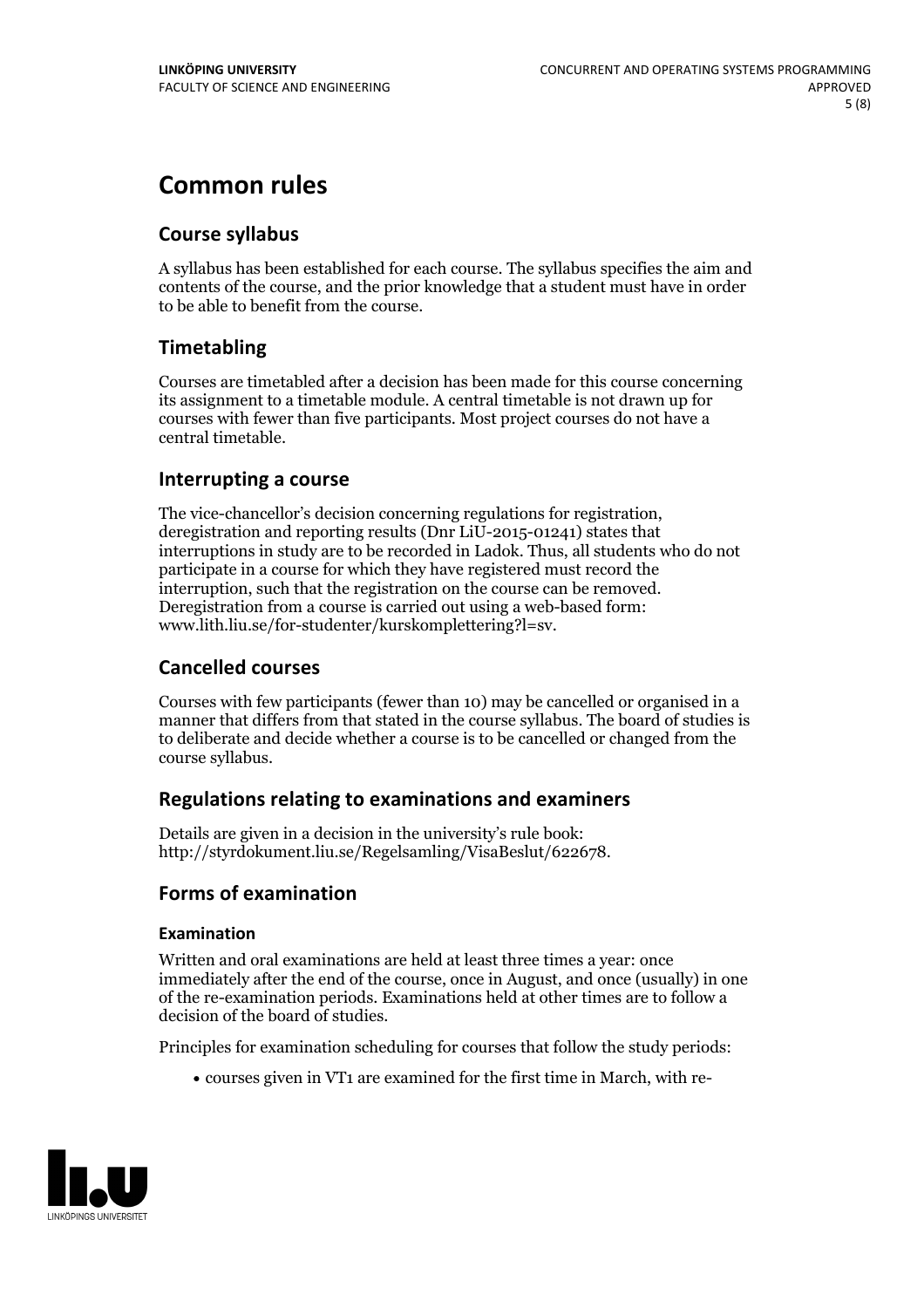examination in June and August

- courses given in VT2 are examined for the first time in May, with re-examination in August and October
- courses given in HT1 are examined for the first time in October, with re-examination in January and August
- courses given in HT2 are examined for the first time in January, with re-examination at Easter and in August.

The examination schedule is based on the structure of timetable modules, but there may be deviations from this, mainly in the case of courses that are studied and examined for several programmes and in lower grades (i.e. 1 and 2).

- Examinations for courses that the board of studies has decided are to be held in alternate years are held only three times during the year in which
- the course is given.<br>• Examinations for courses that are cancelled or rescheduled such that they are not given in one or several years are held three times during the year that immediately follows the course, with examination scheduling that corresponds to the scheduling that was in force before the course was cancelled or rescheduled.<br>• If teaching is no longer given for a course, three examination occurrences
- are held during the immediately subsequent year, while examinations are at the same time held for any replacement course that is given, or alternatively in association with other re-examination opportunities. Furthermore, an examination is held on one further occasion during the next subsequent year, unless the board of studies determines otherwise.<br>• If a course is given during several periods of the year (for programmes, or
- on different occasions for different programmes) the board orboards of studies determine together the scheduling and frequency of re-examination occasions.

#### **Registration for examination**

In order to take an examination, a student must register in advance at the Student Portal during the registration period, which opens 30 days before the date of the examination and closes 10 days before it. Candidates are informed of the location of the examination by email, four days in advance. Students who have not registered for an examination run the risk of being refused admittance to the examination, if space is not available.

Symbols used in the examination registration system:

- \*\* denotes that the examination is being given for the penultimate time.
- \* denotes that the examination is being given for the last time.

#### **Code of conduct for students during examinations**

Details are given in a decision in the university's rule book: http://styrdokument.liu.se/Regelsamling/VisaBeslut/622682.

#### **Retakes for higher grade**

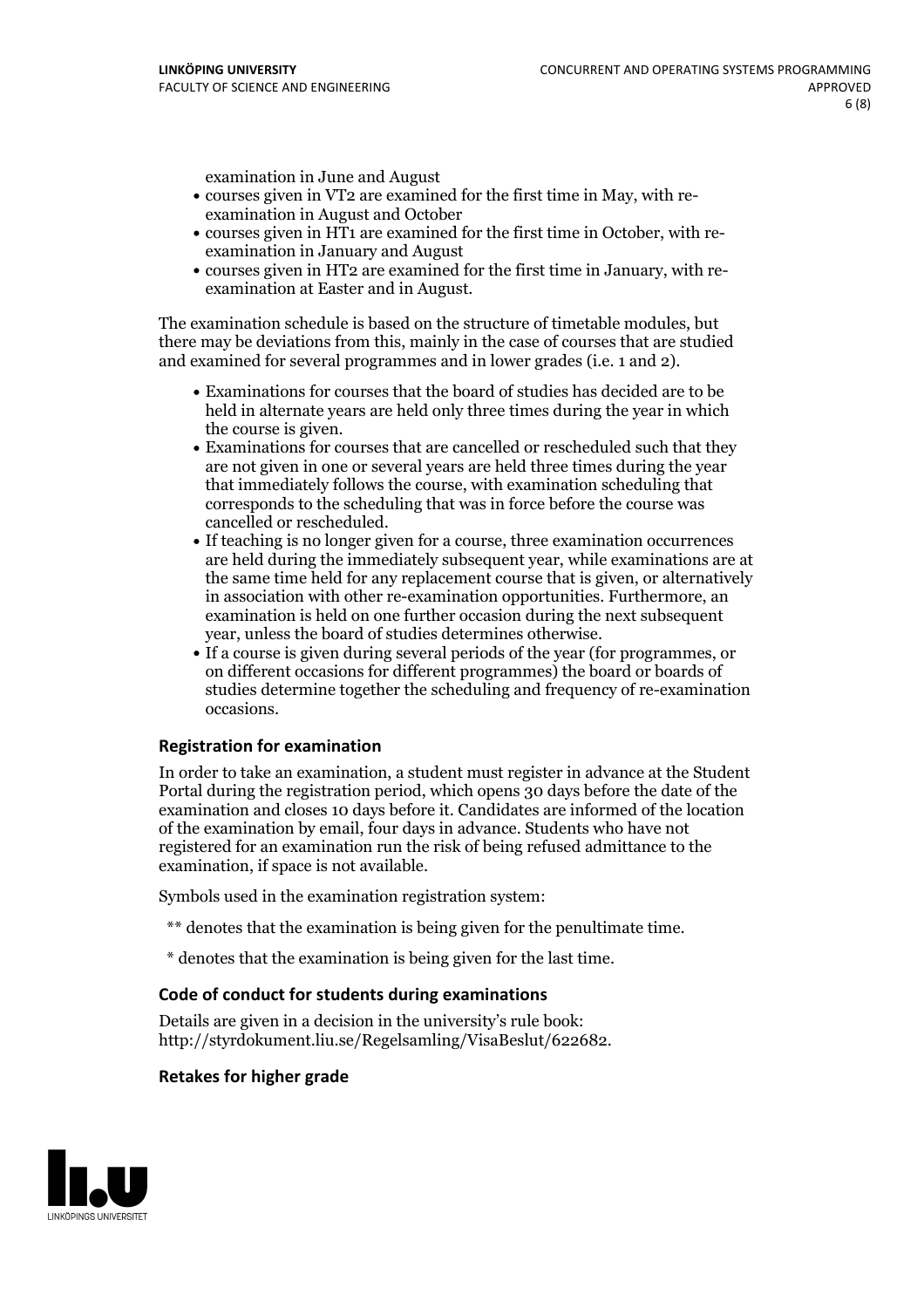Students at the Institute of Technology at LiU have the right to retake written examinations and computer-based examinations in an attempt to achieve a higher grade. This is valid for all examination components with code "TEN" and "DAT". The same right may not be exercised for other examination components, unless otherwise specified in the course syllabus.

#### **Retakes of other forms of examination**

Regulations concerning retakes of other forms of examination than written examinations and computer-based examinations are given in the LiU regulations for examinations and examiners, http://styrdokument.liu.se/Regelsamling/VisaBeslut/622678.

#### **Plagiarism**

For examinations that involve the writing of reports, in cases in which it can be assumed that the student has had access to other sources (such as during project work, writing essays, etc.), the material submitted must be prepared in accordance with principles for acceptable practice when referring to sources (references or quotations for which the source is specified) when the text, images, ideas, data, etc. of other people are used. It is also to be made clear whether the author has reused his or her own text, images, ideas, data, etc. from previous examinations.

A failure to specify such sources may be regarded as attempted deception during examination.

#### **Attempts to cheat**

In the event of <sup>a</sup> suspected attempt by <sup>a</sup> student to cheat during an examination, or when study performance is to be assessed as specified in Chapter <sup>10</sup> of the Higher Education Ordinance, the examiner is to report this to the disciplinary board of the university. Possible consequences for the student are suspension from study and a formal warning. More information is available at https://www.student.liu.se/studenttjanster/lagar-regler-rattigheter?l=sv.

#### **Grades**

The grades that are preferably to be used are Fail (U), Pass (3), Pass not without distinction  $(4)$  and Pass with distinction  $(5)$ . Courses under the auspices of the faculty board of the Faculty of Science and Engineering (Institute of Technology) are to be given special attention in this regard.

- 1. Grades U, 3, 4, 5 are to be awarded for courses that have written
- examinations. 2. Grades Fail (U) and Pass (G) may be awarded for courses with <sup>a</sup> large degree of practical components such as laboratory work, project work and group work.

#### **Examination components**

- 
- 1. Grades U, 3, 4, <sup>5</sup> are to be awarded for written examinations (TEN). 2. Grades Fail (U) and Pass (G) are to be used for undergraduate projects and other independent work.